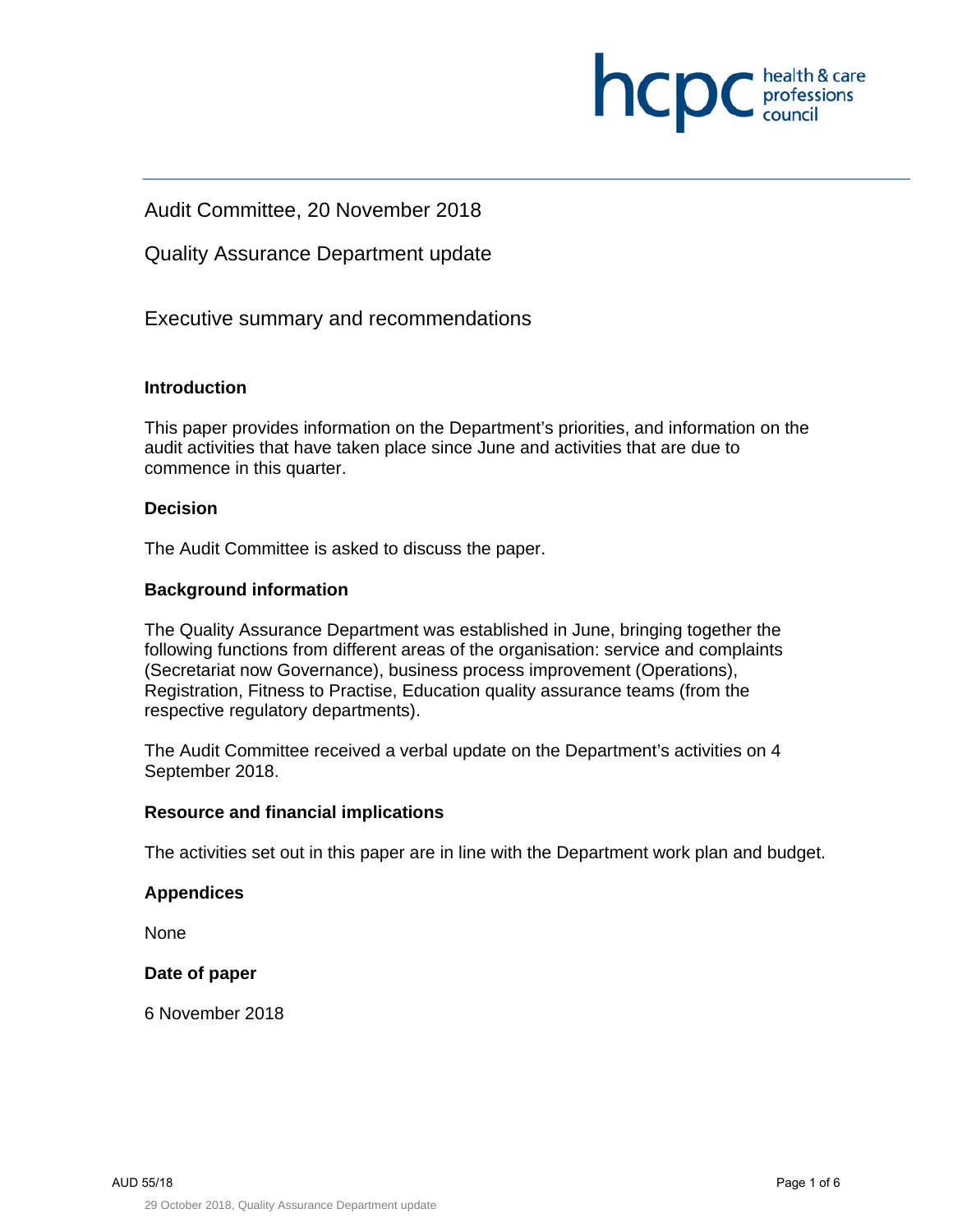## **Key priorities for the Quality Assurance Department**

#### 1 **Establishing a risk based approach**

- 1.1 The Department has worked to identify the areas of greatest risk to the organisation and individual Departments based on current information. Activities have been selected and prioritised accordingly. For the regulatory departments (FTP, Registration and Education) this has involved the consideration of PSA standards and previous findings, analysis of previous audit / quality compliance activities and discussions with the heads of departments (and the FTP Improvement Project lead) regarding identifying areas of greatest risk.
- 1.2 From this, audit schedules have been produced with activities spread across two financial years. Audit activities have been prioritised as low, medium and high based on the level of risk they present, and where possible, the high and medium activities have been scheduled in for this financial year.

#### 2 **Making adjustments to a centralised quality assurance model**

- 2.1 The Department has established independence in the quality assurance approach by taking ownership of Quality Assurance Frameworks and team work plans. At the same time, areas have been identified where collaboration is key with Department stakeholders and appropriate activities have been established, such as quarterly meetings and audit scoping activities, with the heads of the regulatory departments.
- 2.2 Work has been carried out to separate out quality assurance and operational activities that were the responsibility of the quality assurance teams. Therefore, operational activities (such as dealing with freedom of information requests, management of retention policies and operational reporting) were handed over from the FTP and Registration quality assurance teams to the FTP and Registration Departments in September. This has ensured that there is consistency across quality assurance teams and Departments regarding the responsibility of activities.
- 2.3 As operational activities have been moved out of the Quality Assurance Department, the Department has taken action to ensure the consistency of organisational wide processes that it manages. The management of the FTP complaints process (previously operated separately within the FTP Department and reporting in to the centralised process) was handed over to the Service and Complaints Manager from the start of October.
- 2.4 There has also been a move from quality compliance activities (meeting set departmental targets / determining if new starters meet threshold standards) to a quality assurance approach (analysis of processes to determine effectiveness and encouraging continuous improvement) in the Registration quality assurance team. Quality compliance activities have been handed over to the Registration Department and a Registration audit plan was agreed with the Head of Registration in October. Registration audits start in November.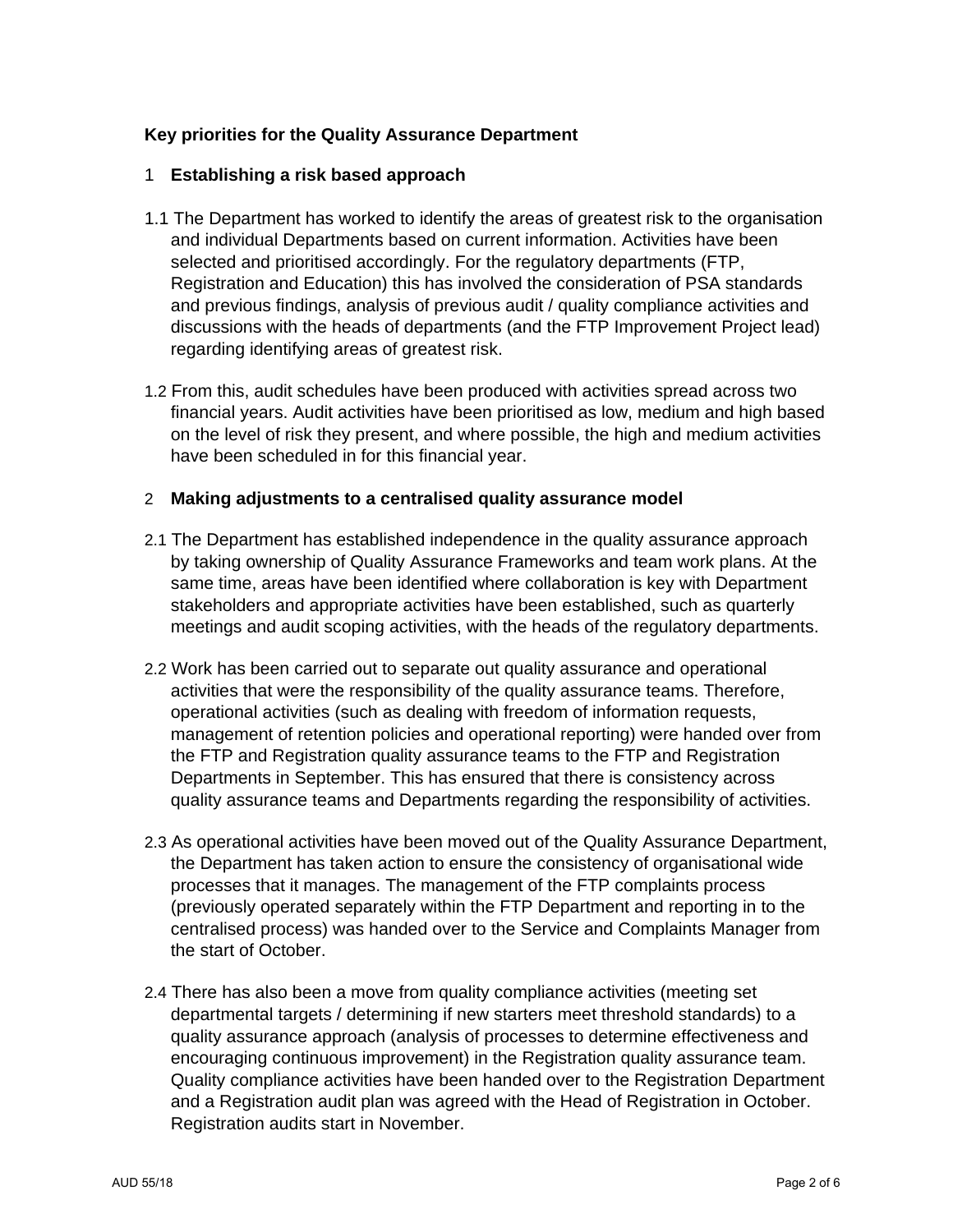## 3 **Improving oversight of quality assurance activities and sharing of outcomes**

- 3.1 Work has been carried out to ensure that all quality assurance reports have oversight, have more accessible language, are distributed more widely and are more broadly distributed across the organisation.
- 3.2 The Senior management team (SMT) are now receiving:
	- Monthly Department reports. These provide an overview of Department activities as well as team level activities
	- Regulatory department audit reports
	- Customer Service monthly reports (outlines complaints and positive feedback received)
- 3.3 Oversight of the reports produced and more widespread reporting on Department activities has been established:
	- The Head of Quality Assurance has oversight of all reports being produced out of the Department
	- Since September, a Department report has been included in the Performance reports being sent to Council
	- Regulatory department audit reports are presented to the relevant departments and the FTP Improvement Project Board (when applicable)
	- Customer Service monthly reports are sent to relevant departments

#### 4 **Encouraging continuous improvement**

- 4.1 The Department is undertaking reviews of its processes such as the Customer Service process, so that actions can be taken to address recurrent themes that are highlighted and to ensure that stakeholders receive as much benefit from the process as possible.
- 4.2 A review of the Department is planned to take place starting in November. This is to continue to review the function of the Department in light of the organisational changes, to research and consider best practice approaches (this will include reviewing other organisations models and gaining external input) and to continue to work towards a consistent quality assurance approach.

#### 5 **Other Departmental activities - recruitment**

Recruitment activities have been completed to five roles (see below) and the Department will be fully staffed by mid-November.

- Education Quality Manager / Education Quality Manager maternity cover
- FTP Quality Compliance Manager
- Education Quality Compliance Officer
- FTP Quality Compliance Officer
- BPI Quality Compliance Auditor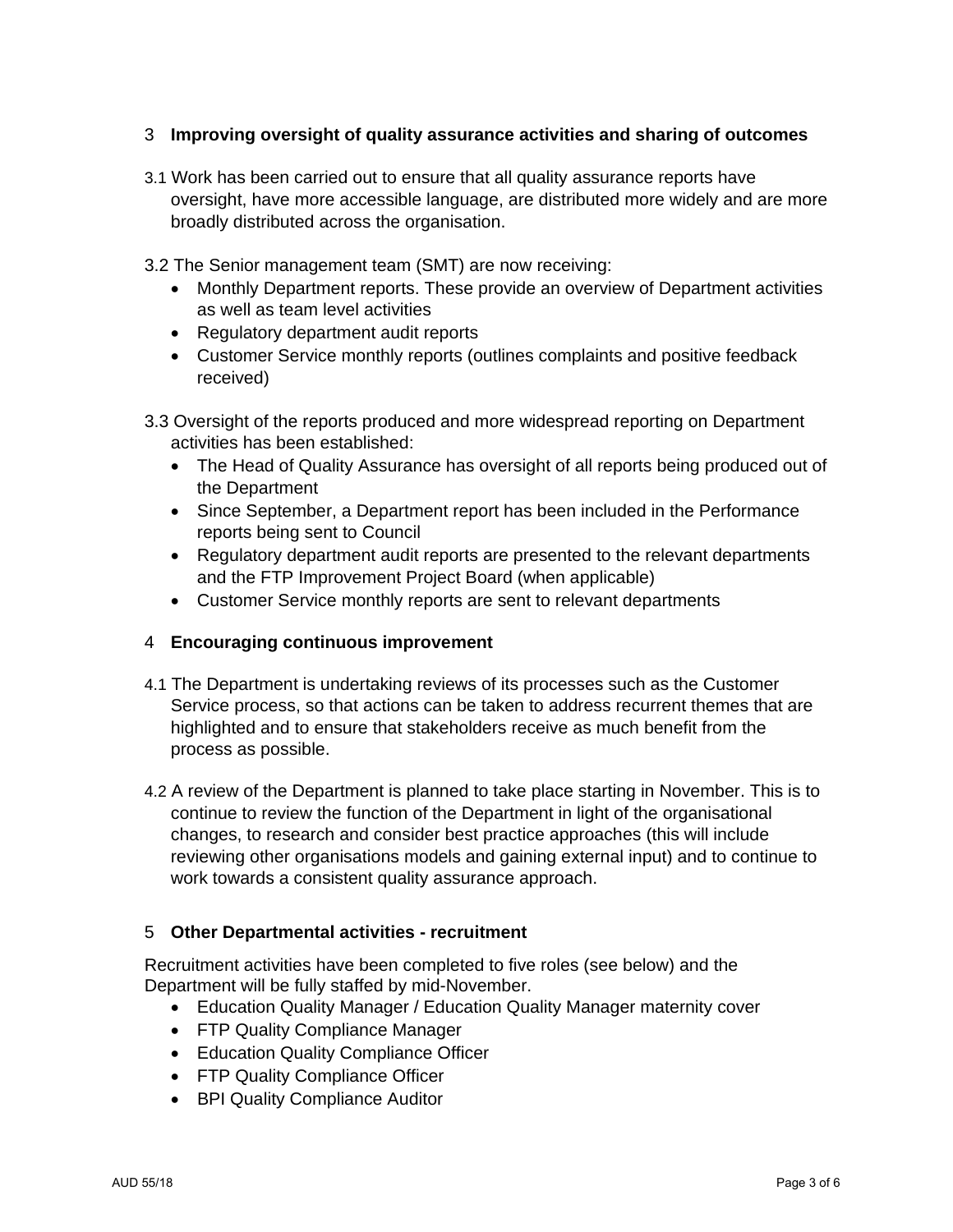## 6 **Audit overview**

This section provides an overview of the audits that have started or have been completed in the Department since June. It also highlights the audits that are due to start in this quarter.

| <b>Audit</b>                                                         | <b>Description</b>                                                                                                                                                                                                                                                                                                                                                           | <b>Outcomes</b>                                                                                                                                                                                                                                                                                                                                                                                                                                                                                                                                                                                                                                                                                                                                  | <b>Status</b>                                                                                                                                                                                                                                                                                                                                                                                                                           |
|----------------------------------------------------------------------|------------------------------------------------------------------------------------------------------------------------------------------------------------------------------------------------------------------------------------------------------------------------------------------------------------------------------------------------------------------------------|--------------------------------------------------------------------------------------------------------------------------------------------------------------------------------------------------------------------------------------------------------------------------------------------------------------------------------------------------------------------------------------------------------------------------------------------------------------------------------------------------------------------------------------------------------------------------------------------------------------------------------------------------------------------------------------------------------------------------------------------------|-----------------------------------------------------------------------------------------------------------------------------------------------------------------------------------------------------------------------------------------------------------------------------------------------------------------------------------------------------------------------------------------------------------------------------------------|
| <b>FTP</b><br>Investigation<br>Committee<br>Panel (ICP)<br>Decisions | Audit on the quality of ICP<br>written decisions and the key<br>inputs that feed into the<br>decisions<br>55 cases considered by an ICP<br>between January and June<br>2018 were audited. This<br>represented 30% of the cases<br>considered in this period                                                                                                                  | The findings of the audit show that Panel's did produce<br>written decisions that met or exceeded the quality<br>threshold. Work does need to be carried out to increase<br>the number of ICP written decisions meeting the quality<br>threshold. The audit also highlighted that the written<br>decision is dependent on the quality of the various inputs.<br>The QA Department made four recommendations from<br>this audit. These are focused on ensuring that clear<br>processes, as well as sufficient and consistent guidance<br>and tools, are in place and available to all parties involved<br>in the ICP process. Where applicable the<br>recommendations were linked to deliverables set out in<br>the FTP Improvement Project plan. | FTP management agreed the<br>$\bullet$<br>recommendations in full.<br>SMT noted the report at 6<br>$\bullet$<br>November meeting.<br>The report will be reviewed by the<br>$\bullet$<br>FTP improvement Project Board<br>(12 November meeting) to ensure<br>that future deliverables from the<br>FTP Department address the<br>recommendations.<br>The QA Department will also track<br>$\bullet$<br>progress on the agreed activities. |
| FTP Interim<br>Order (IO)<br>Applications                            | Audit on IO Applications to<br>determine whether decision<br>making followed guidance, was<br>clearly communicated and<br>whether the process was<br>meeting the required timescales<br>23 cases where approval for an<br>IO Application had been made<br>between May and July 2018<br>were audited. This represented<br>33% of the approval requests<br>made in this period | The majority of decisions regarding whether to apply for<br>$\bullet$<br>an IO were correct and were clearly communicated. Work<br>does need to be carried out to increase the number of<br>cases meeting the set timescales, from decisions to apply<br>for an IO to the application being made before a panel.<br>The QA Department made two recommendations from<br>this audit. These are focused on ensuring sufficient<br>written guidance is in place for decision makers as well as<br>identifying potential efficiencies in the process to reduce<br>the amount of time taken to schedule IO application<br>hearings.                                                                                                                    | Audit completed, report with FTP<br>$\bullet$<br>Department to review / agree<br>recommendations                                                                                                                                                                                                                                                                                                                                        |

## 6.1 **Audits completed in this period (June to October)**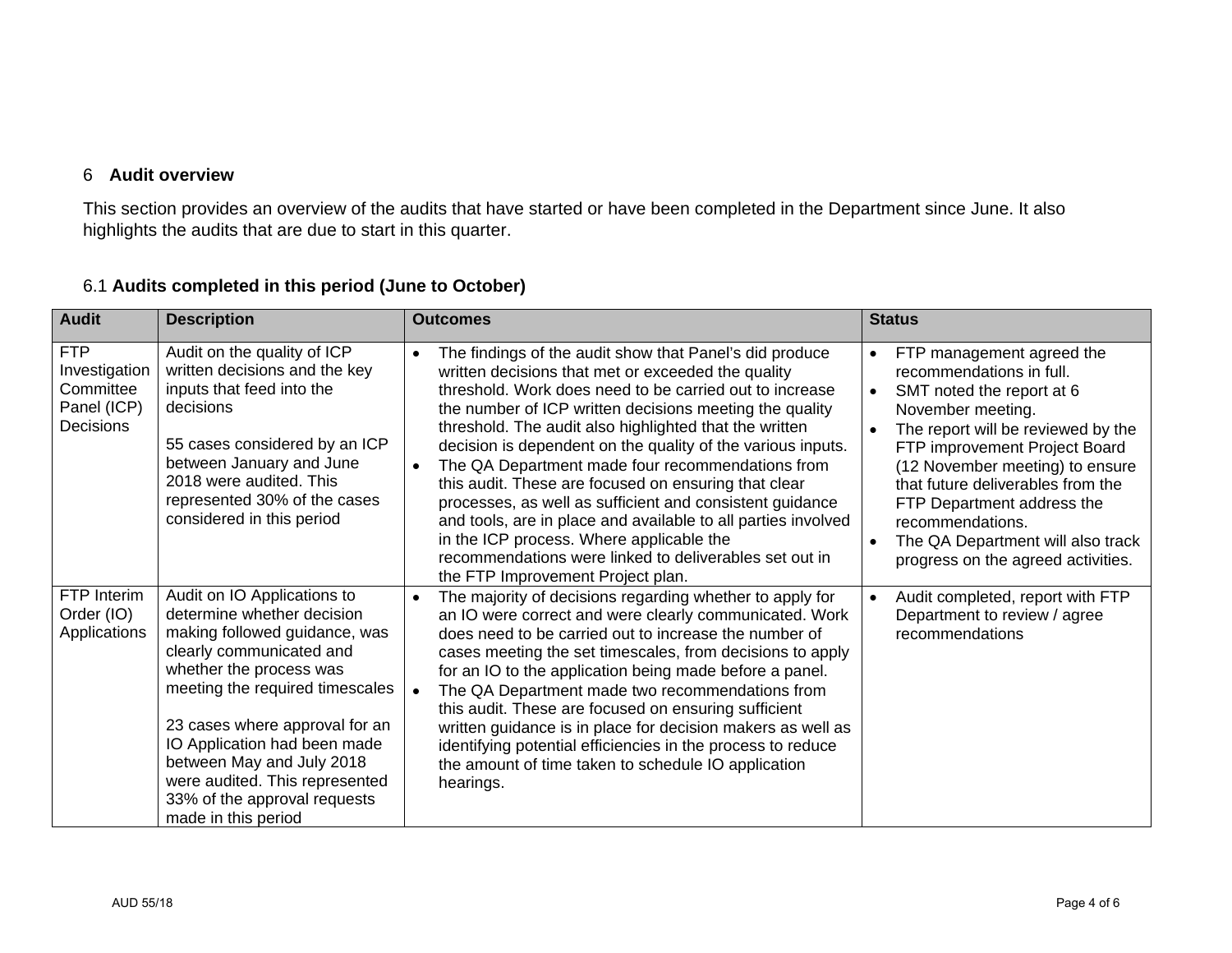| <b>FTP</b><br>Investigation<br>Cases                                    | Audit on the new investigation<br>planning process introduced in<br>July 2018 to determine whether<br>the process is being followed<br>within the required timescales     | Ongoing                                                                                                              | Audit completed and report being<br>finalised                                                                                                                         |
|-------------------------------------------------------------------------|---------------------------------------------------------------------------------------------------------------------------------------------------------------------------|----------------------------------------------------------------------------------------------------------------------|-----------------------------------------------------------------------------------------------------------------------------------------------------------------------|
| <b>BSI</b> external<br>audit<br>ISO9001 (8<br>and 9<br>October<br>2018) | Biennial external audit                                                                                                                                                   | Two opportunities for improvement identified                                                                         | Report sent to SMT and Audit<br>Committee                                                                                                                             |
| <b>BPI</b> internal<br>department<br>audits                             | Internal audits carried out<br>against ISO9001, ISO27001<br>and ISO10002 (where<br>applicable) standards in<br>preparation for external audits<br>against these standards | Non-conformities, opportunities for improvement and<br>observations identified in audits added to improvement<br>log | Policy and Standards, Registration<br>(Renewals, International), FTP<br>(Assurance and Development,<br>Investigations), Communication<br>departments audits completed |

# 6.2 **Audits commenced in this period**

| <b>Audit</b>                          | <b>Description</b>                                                                                                                                                                                                                            | <b>Status</b> |
|---------------------------------------|-----------------------------------------------------------------------------------------------------------------------------------------------------------------------------------------------------------------------------------------------|---------------|
| Education business process (approval) | Audit on approval business process focused on<br>areas of medium and high risk identified in<br>previous audits                                                                                                                               | Audit ongoing |
| FTP Investigations Evaluation         | Audit on the quality of investigation plans being<br>completed. Focused on assessing whether the<br>plans identify all the potential FTP concerns, and<br>that the investigative steps included in the plan<br>are proportionate and specific | Audit ongoing |